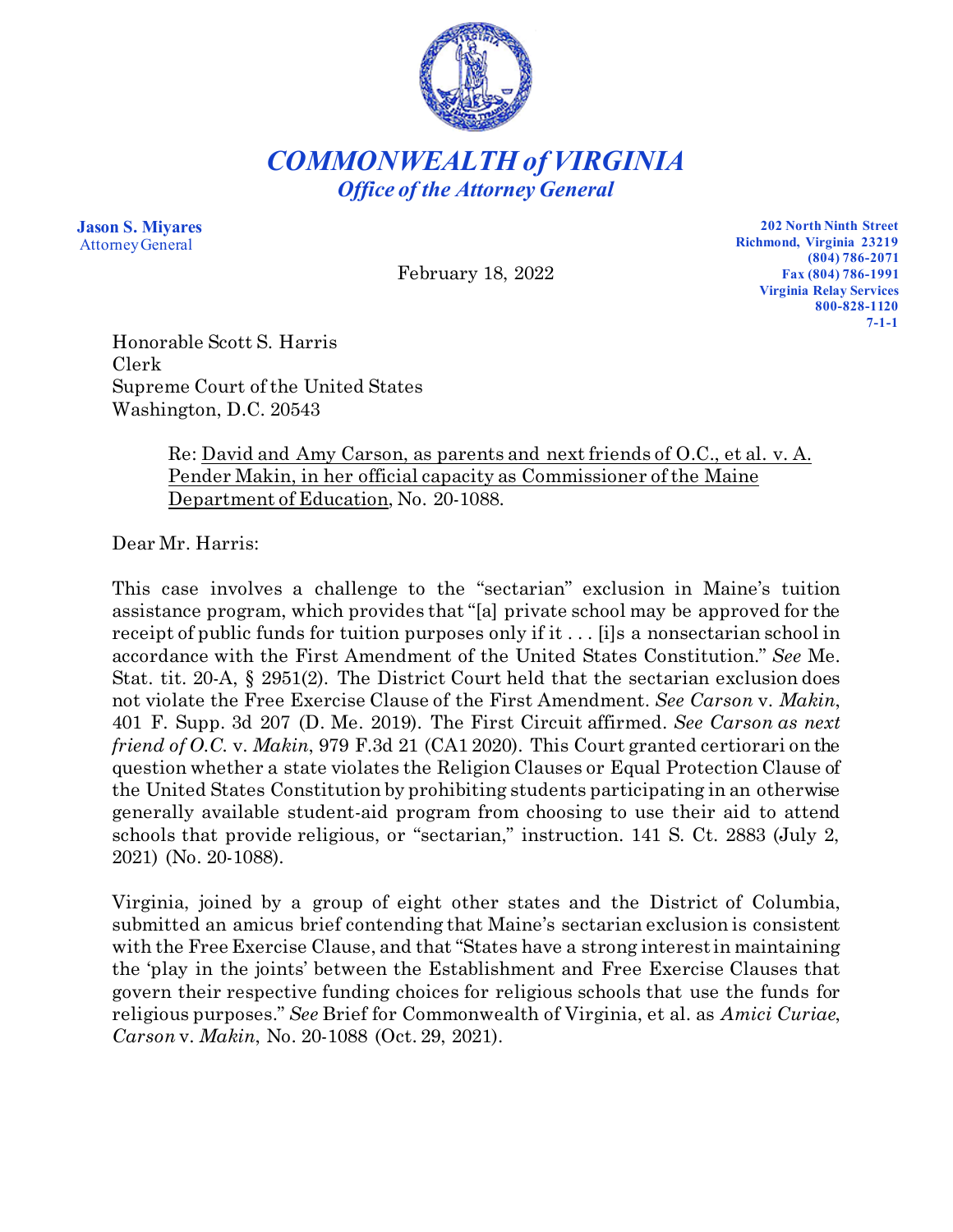Following the change in Administration on January 15, 2022, the Attorney General has reconsidered Virginia's position in this case. The purpose of this letter is to notify the Court that Virginia no longer adheres to the arguments contained in its previously filed brief. Virginia is now of the view that Maine's sectarian exclusion discriminates against religious schools in violation of the Free Exercise Clause.

Virginia now urges this Court to reverse the First Circuit. The sectarian exclusion discriminates against religious schools on the basis of their religious status, *see Trinity Lutheran Church of Columbia, Inc.* v. *Comer*, 137 S. Ct. 2012, 2026 (2017) (Gorsuch, J., concurring in part) ("I don't see why it should matter whether we describe that benefit, say, as closed to Lutherans (status) or closed to people who do Lutheran things (use). It is free exercise either way."), and is therefore not neutral toward religion and not generally applicable to both religious and secular schools. *See Church of the Lukumi Babalu Aye, Inc.* v. *City of Hialeah*, 508 U.S. 520, 546 (1993). Nor is the exclusion narrowly tailored to serve a compelling government interest. *Ibid*. Numerous other States have school voucher or scholarship programs similar to Maine's, and yet do not exclude religious schools from those programs. *See* Brief for the State of Arkansas, *et al.* as Amici Curiae in Support of Petitioner 19-23*, Carson*  v. *Makin,* No. 20-1088 (Mar. 11, 2021). Clearly, those States have found ways to accommodate their compelling interests in providing for the education of children and the safeguarding of public funds without burdening the free exercise of religion.

"Religious education is vital to many faiths practiced in the United States." *Our Lady of Guadalupe Sch.* v. *Morrissey-Berru*, 140 S. Ct. 2049, 2064 (2020). It is Virginia's position that the Free Exercise Clause protects religious schools, and religious citizens, from the discriminatory treatment represented by Maine's sectarian exclusion. Because the exclusion discriminates against religion, is not narrowly tailored, and does not serve a compelling interest, it violates the Free Exercise Clause.

I would appreciate it if you would circulate this letter to the Members of the Court.

Sincerely,

*/s/ Andrew N. Ferguson*

Andrew N. Ferguson Solicitor General of Virginia

CC: See attached service list.